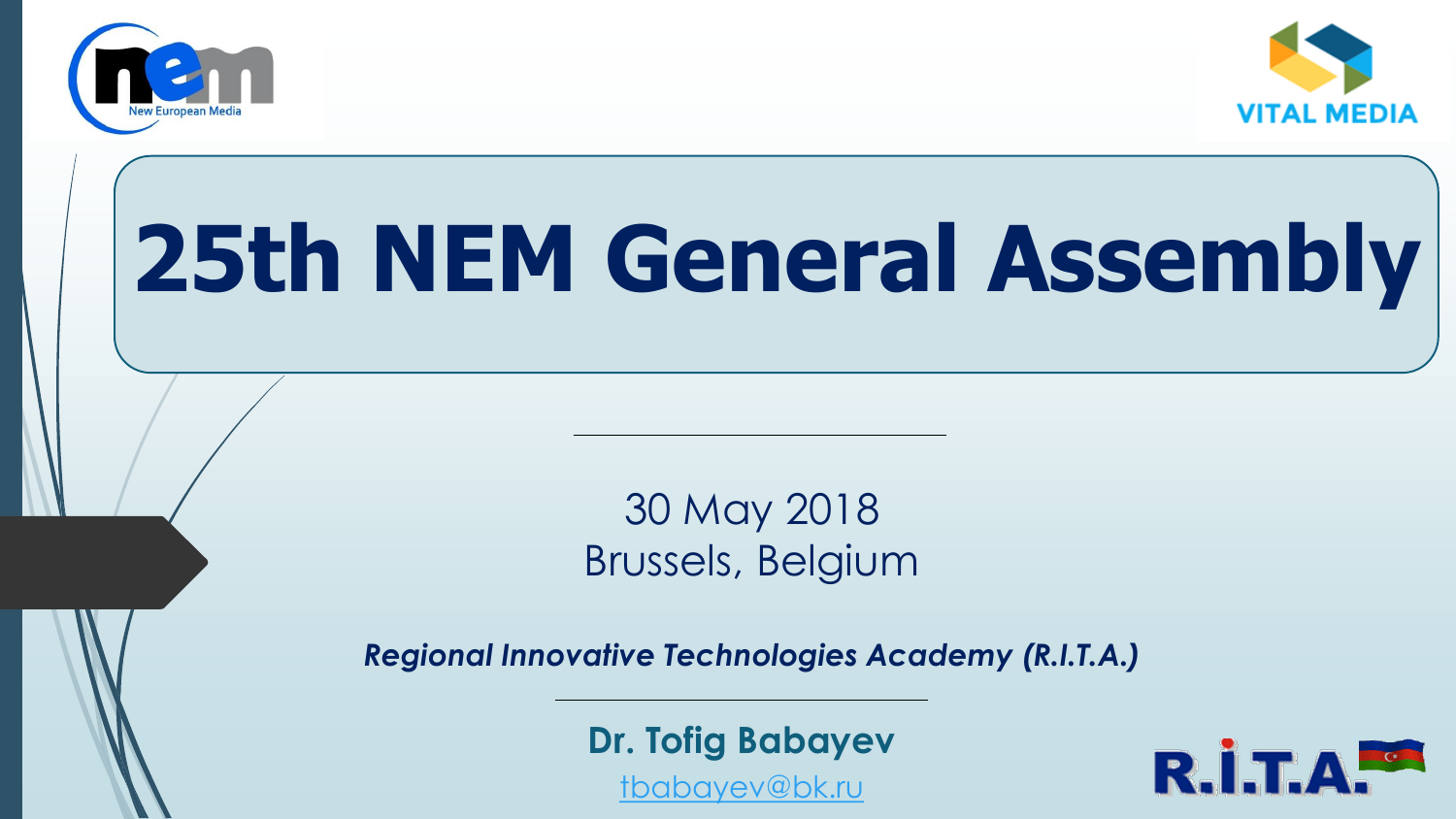

ommissio



**www.rita.az**

The Regional Innovative Technologies Academy was established in 2003.

R.I.T.A. took part in implementation of more than 10 international UNESCO/UNDP projects and 11 ICT projects under EC Framework Programmes.

The Academy renders consulting services and supports participation of ICT organizations and institutions in EC projects.

R.I.T.A. carries out IT trainings both in Baku and regions of Azerbaijan.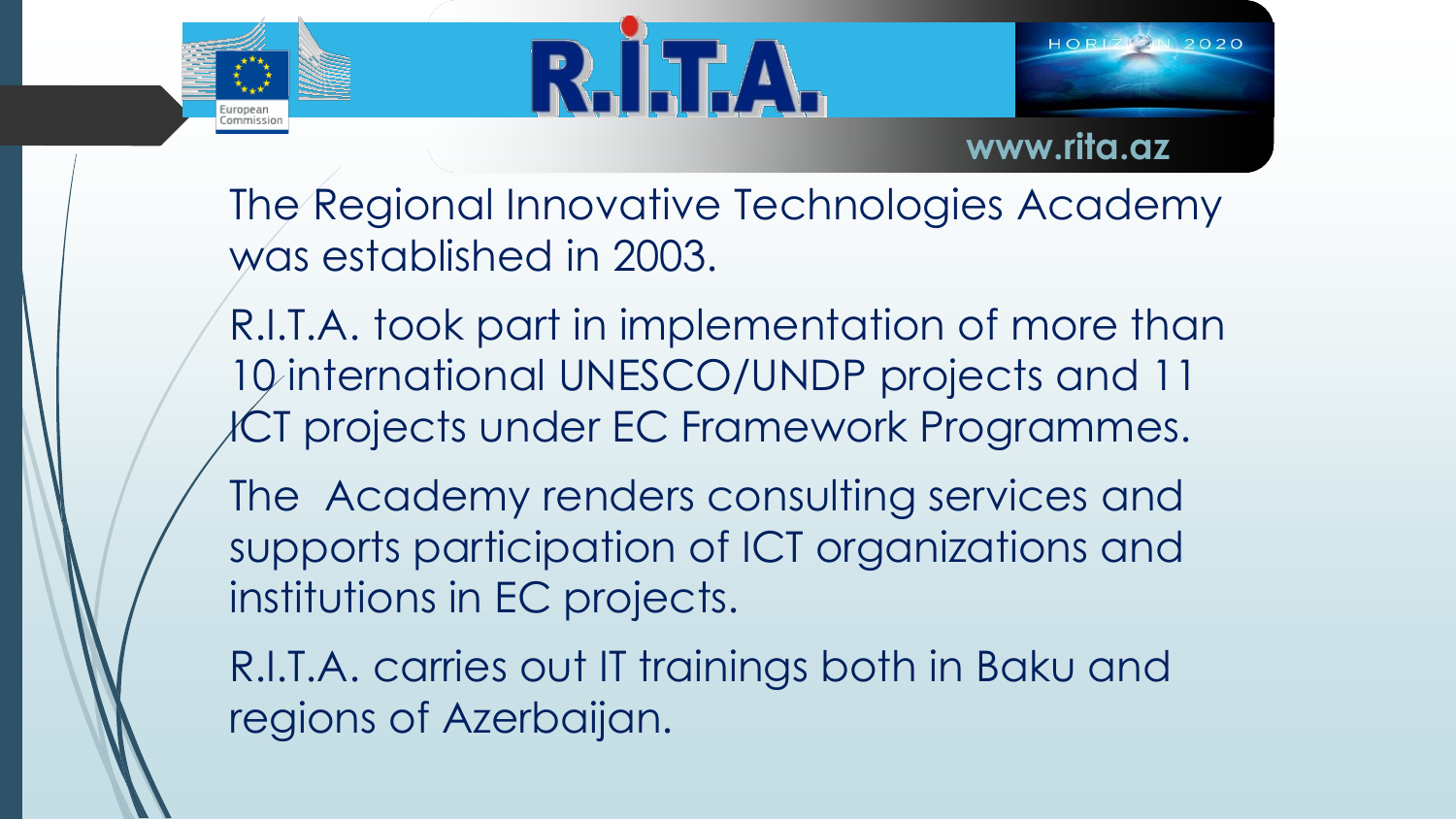





**The main goal of R.I.T.A.** consists in involving Azerbaijani researchers in EC FPs and:

- Consulting
- IT Training
- Project Management cources
- E-government training courses
- Software development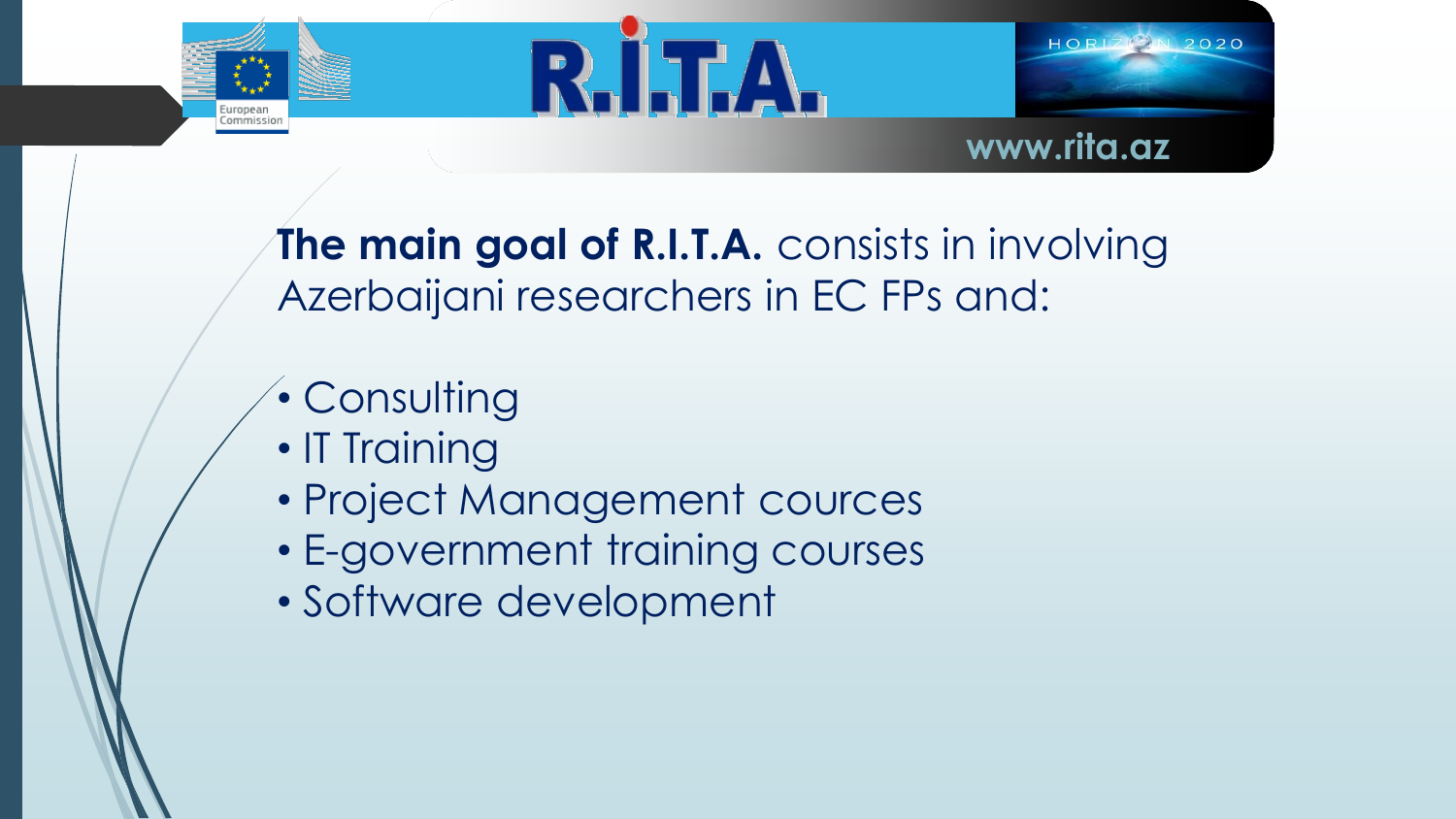#### **Last ICT projects implemented under EC FPs**





**www.rita.az**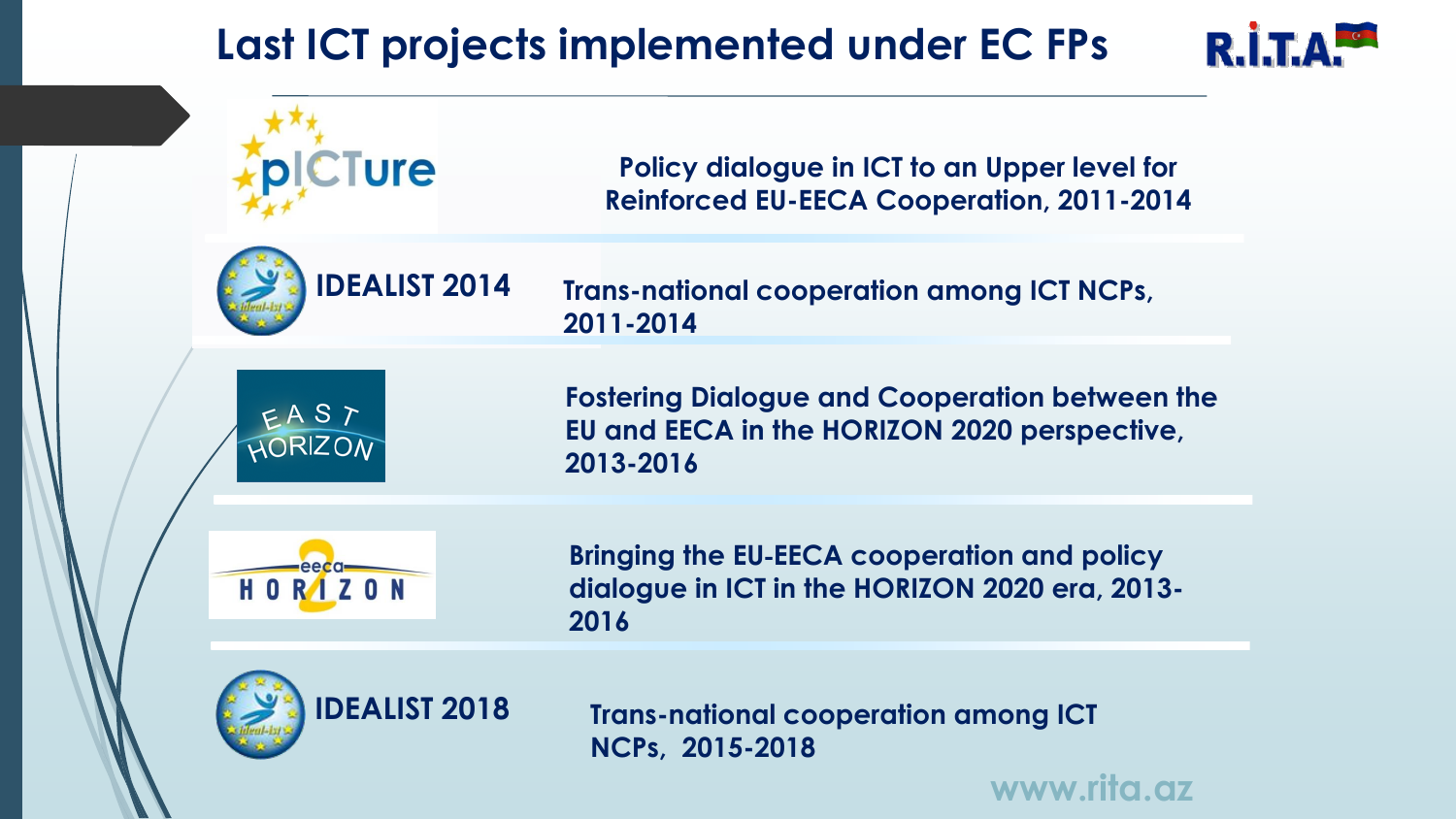



### **R.I.T.A. is an ICT and FET NCP (National Contact Point) of Horizon 2020 in Azerbaijan**

#### **R.I.T.A. is a contact point for HDM EU4Digital e-Trade Network**

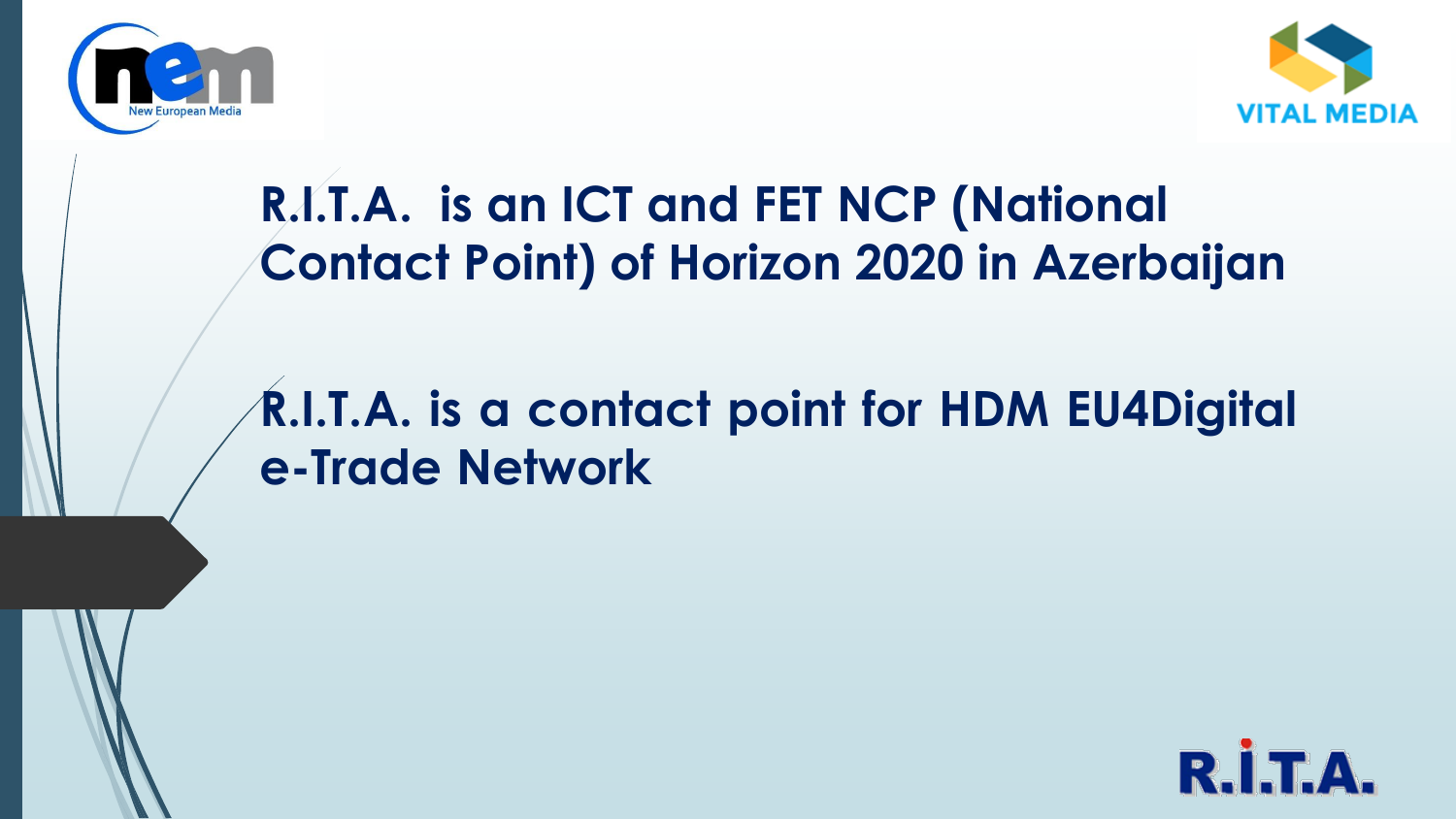





**Platform 2: "Economic Development and Market Opportunities" Panel on Harmonisation of Digital Markets (HDM Panel)**

## **EU4Digital: supporting digital economy and society in the Eastern Partnership countries**



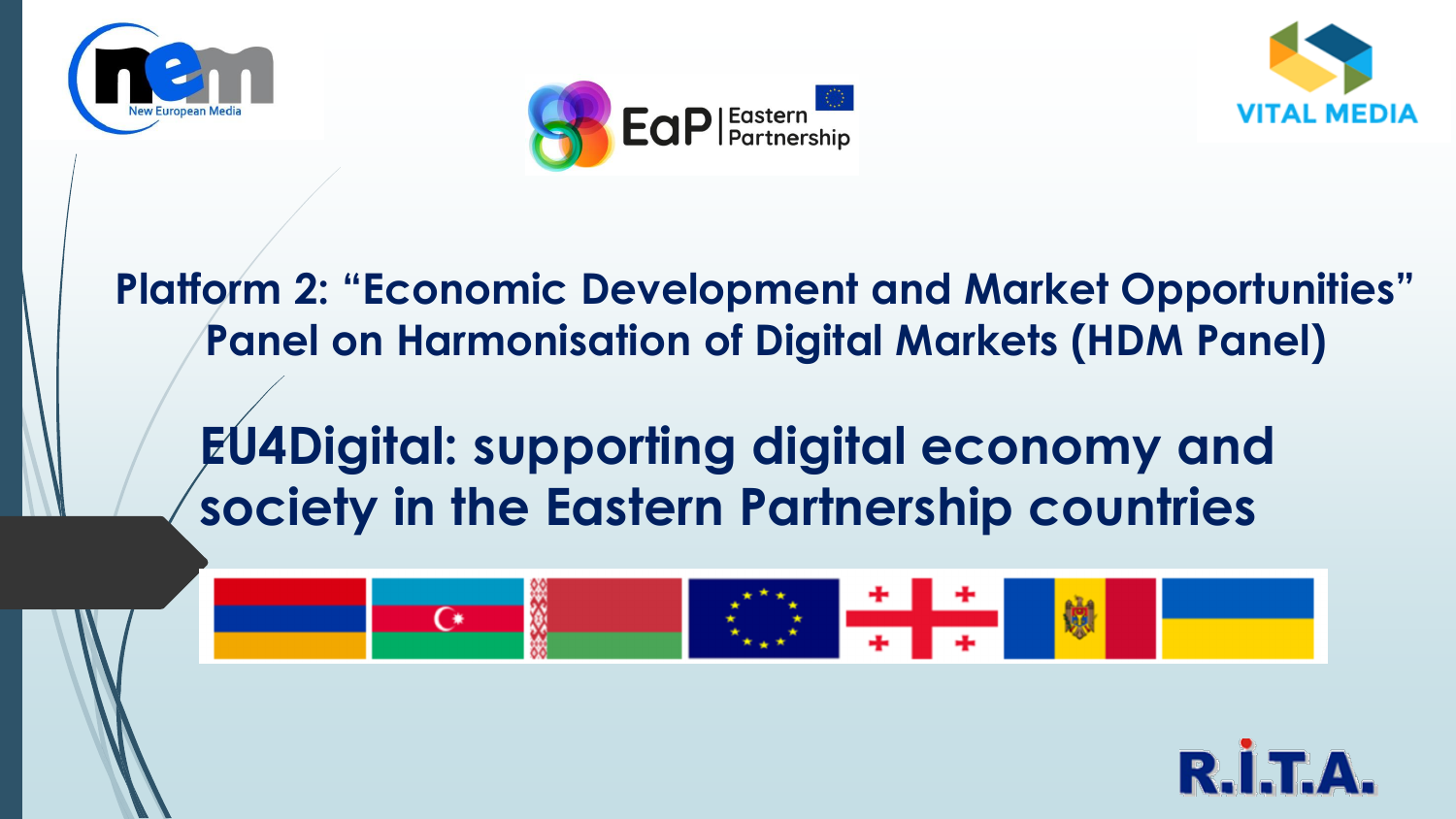





#### **EU4Digital Priority topics:**

- **Telecom rules**
- **Digital Trust and Security,**
- **e-Trade (inc. e-customs, e-commerce, e-Logistics Transport corridors)**
- **ICT innovation,**
- **e-Health**
- **e-Skills**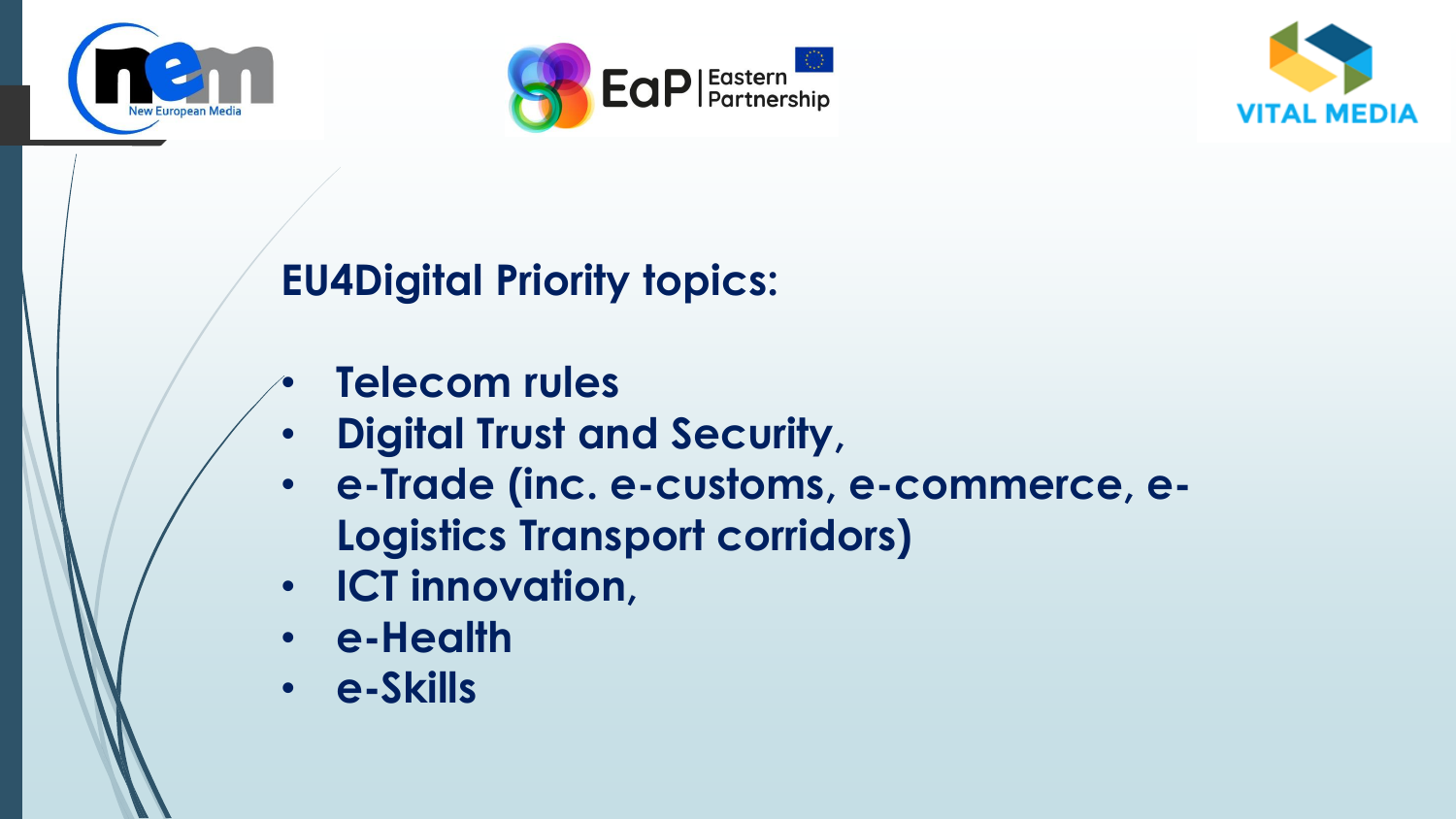



| <b>NEM priorities</b>                     | <b>HDM</b> priorities                                                        |
|-------------------------------------------|------------------------------------------------------------------------------|
| <b>Data protection</b><br><b>Trust</b>    | <b>Digital Trust and Security</b>                                            |
| <b>Business and cooperation</b><br>models | e-Trade (inc. e-customs, e-<br>commerce, e-Logistics/Transport<br>corridors) |
| <b>Education</b>                          | e-Skills                                                                     |

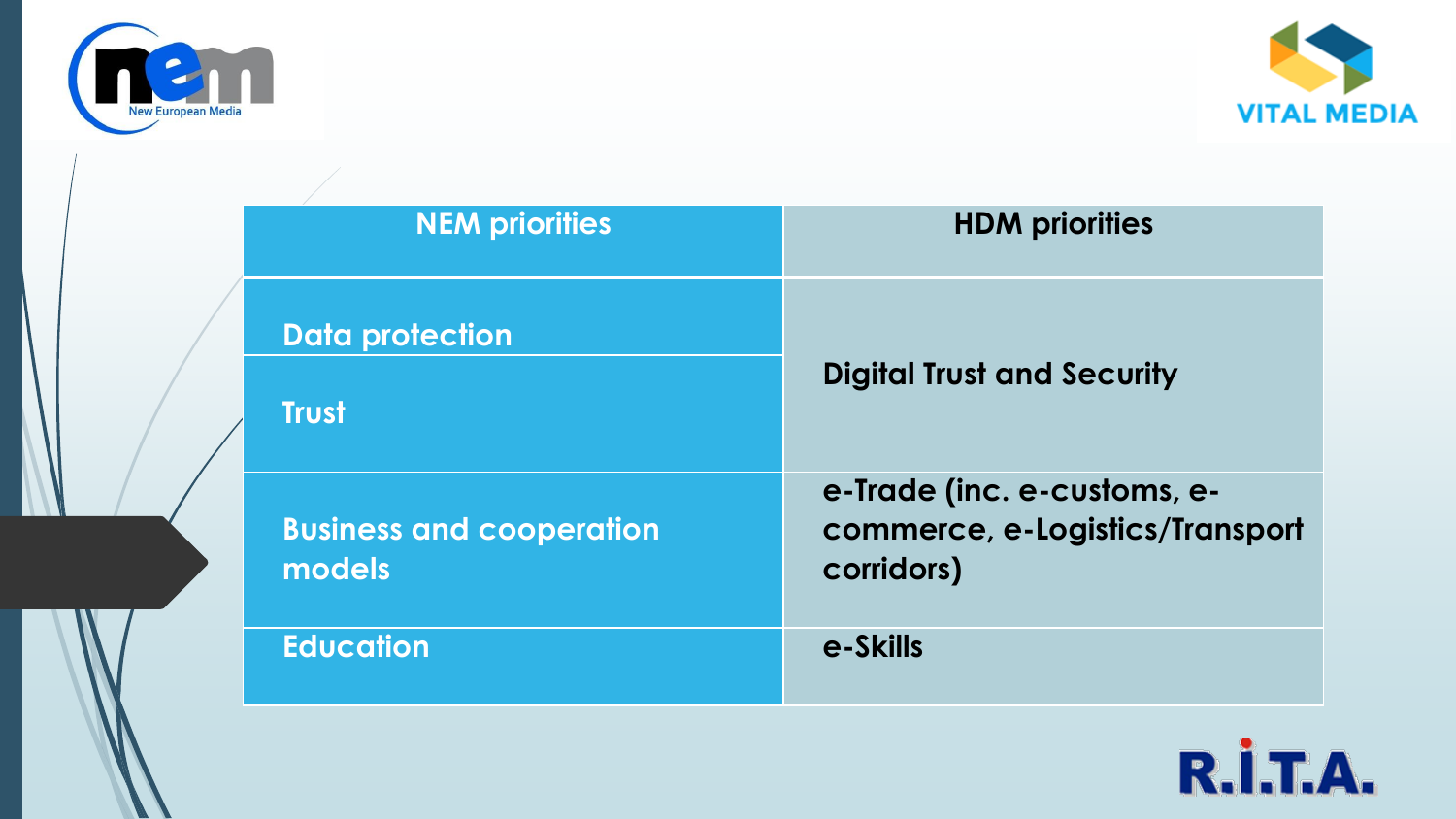



4 May, EC published a tender to contract work under EU4Digital with the specific focus on the six priority topics of HDM.

Maximum budget of the contract is EUR 11 000 000.

As studies in all 6 priority topics of EU4Digital have been conducted in all 6 EaP countries and the relevant recommendations have been worked out,

**We suggest the following**:

**Members NEM could participate in the tender and the winner invites organizations from EaP countries as contractors to implement concrete projects.**